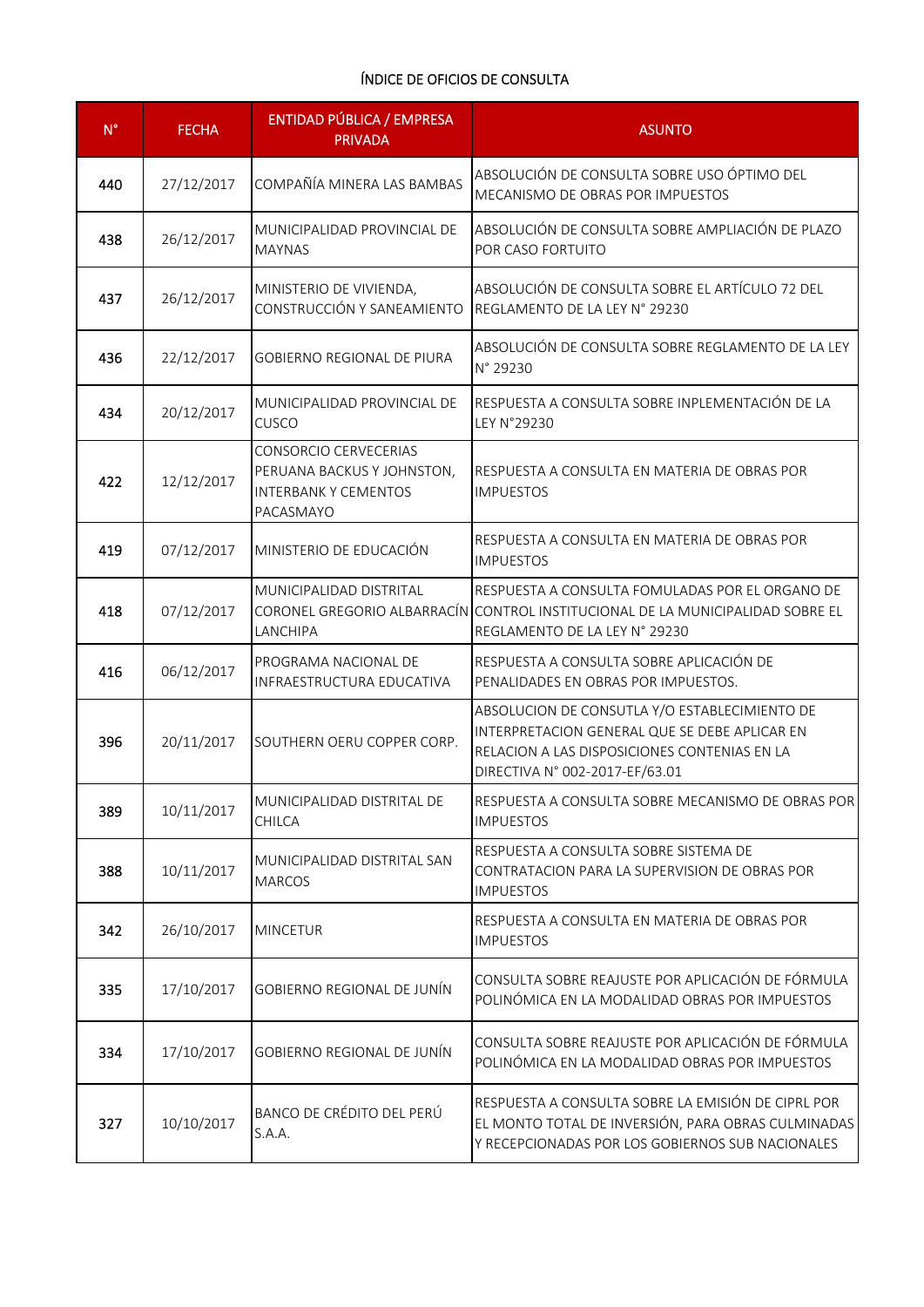| $N^{\circ}$           | <b>FECHA</b> | <b>ENTIDAD PÚBLICA / EMPRESA</b><br><b>PRIVADA</b> | <b>ASUNTO</b>                                                                                                                                                                                                                                                        |
|-----------------------|--------------|----------------------------------------------------|----------------------------------------------------------------------------------------------------------------------------------------------------------------------------------------------------------------------------------------------------------------------|
| 326                   | 10/10/2017   | BANCO DE CRÉDITO DEL PERÚ<br>S.A.A.                | RESPUESTA A CONSULTA SOBRE LA APLICACIÓN SUPLETORIA<br>DE LA LEY DE CONTRATACIONES DEL ESTADO Y DIRECTIVAS<br>INTERNAS DE LOS GOBIERNOS SUB NACIONALES EN OBRAS<br>POR IMPUESTOS                                                                                     |
| 321                   | 04/10/2017   | MINISTERIO DEL INTERIOR                            | RESPUESTA A CONSULTA EN MATERIA DE OBRAS POR<br><b>IMPUESTOS</b>                                                                                                                                                                                                     |
| 320                   | 04/10/2017   | MUNICIPALIDAD PROVINCIAL DE<br><b>TARMA</b>        | ENVÍO DE MODELO DE ADENA AL CONVENIO DE INVERESIÓN<br>DEL PROYECTO "CREACIÓN DEL MERCADO UNIÓN TARMA,<br>DISTRITO DE TARMA, PROVINCIA DE TARMA - JUNÍN" CON<br>CÓDIGO DE PROYECTO Nº 192899                                                                          |
| 310                   | 28/09/2017   | PROGRAMA NACIONAL DE<br>INFRAESTRUCTURA EDUCATIVA  | RESPUESTA A CONSULTA SOBRE AVANCES Y<br>VALORIZACIONES EN OBRAS POR IMPUESTOS                                                                                                                                                                                        |
| 300                   | 05/09/2017   | <b>GOBIERNO REGIONAL DE PIURA</b>                  | CONSULTA SOBRE TRATO DIRECTO EN LOS MAYORES<br><b>TRABAJOS DE OBRA</b>                                                                                                                                                                                               |
| 298                   | 05/09/2017   | MUNICIPALIDAD PROVINCIAL DE<br><b>SECHURA</b>      | RESPUESTA A CONSULTA SOBRE EL PROYECTO<br>"MEJORAMIENTO Y AMPLIACIÓN DEL SERVICIO DE<br>TRANSITABILIDAD VEHICULAR Y PEATONAL DE LA AVENIDA<br>BAYOVAR DEL DISTRITO DE SECHURA, PROVINCIA DE<br>SECHURA - PIURA" CON CÓDIGO SNIP Nº 364510                            |
| 240                   | 23/08/2017   | CENTRO DE UNIÓN PROGRESISTA<br>SALCAHUASI          | RESPUESTA A CONSULTA SOBRE EJECUCIÓN DE PROYECTOS<br>VIABLES Y SOBRE EL MONTO ASIGNADO PARA OBRAS POR<br>IMPUESTOS 2017 A LA REGIÓN HUANCAVELICA                                                                                                                     |
| <b>MEMO</b><br>N° 237 | 20/06/2017   | <b>DGETP</b>                                       | PERIORICIDAD DE VALORIZACIONES DE AVANCE DE<br>PROYECTO                                                                                                                                                                                                              |
| 212                   | 17/08/2017   | <b>GOBIERNO REGIONAL DE</b><br>AREQUIPA            | CONSULTA SOBRE LÍMITE DE EMISIÓN DE CIPRL PARA EL<br>AÑO 2017                                                                                                                                                                                                        |
| 207                   | 11/08/2017   | SOCIEDAD MINERA CORONA S.A.                        | RESPUESTA A CONSULTA SOBRE EL LÍMITE CIPRL DE LA<br>MUNICIPALIDAD DISTRITAL DE ALIS, PROVINCIA DE YAUYOS,<br>DEPARTAMENTO DE LIMA                                                                                                                                    |
| 205                   | 10/08/2017   | GOBIERNO REGIONAL DE UCAYALI                       | SOLICITO AMPLIACIÓN DE PLAZO DE EJECUCIÓN DE CIPRL<br>2017 DEL GOBIERNO REIGIONAL DE UCAYALI                                                                                                                                                                         |
| 204                   | 10/08/2017   | BANCO DE CRÉDITO DEL PERÚ<br>S.A.A.                | CONSULTA EN RELACIÓN AL ARTÍCULO 74 DEL REGLAMENTO<br>DE LA LEY N° 29230, APROBADO POR DECRETO SUPREMO N°<br>036-2017-EF                                                                                                                                             |
| 202                   | 08/08/2017   | MUNICIAPLIDAD DISTRITAL DE<br><b>MANANTAY</b>      | PROCESO DE SLECCIÓN Nº 001-2017-MDM-CE PARA EL<br>FINANCIAMIENTO Y EJECUCIÓN DE LA OBRA "MEJROMIENTO<br>DE LA TRANSITABILIDAD VEHICULAR DE LA AV. MANANTAY<br>(DESDE AV. TÚPAC AMARU HASTA AV. RAMIRO PRIALE),<br>DISTRITO DE MANANTAY - CORONEL PORTILLO - UCAYALI" |
| 201                   | 08/08/2017   | MUNICIPALIDAD PROVINCIAL DE<br>MARISCAL NIETO      | ABSUELVE CONSULTA RESPECTO A REGLAMENTO DE LA LEY<br>N° 29230                                                                                                                                                                                                        |
| 200                   | 08/08/2017   | MINISTERIO DE EDUCACIÓN                            | RESPUESTA A CONSULTA EN MATERIA DE OBRAS POR<br><b>IMPUESTOS</b>                                                                                                                                                                                                     |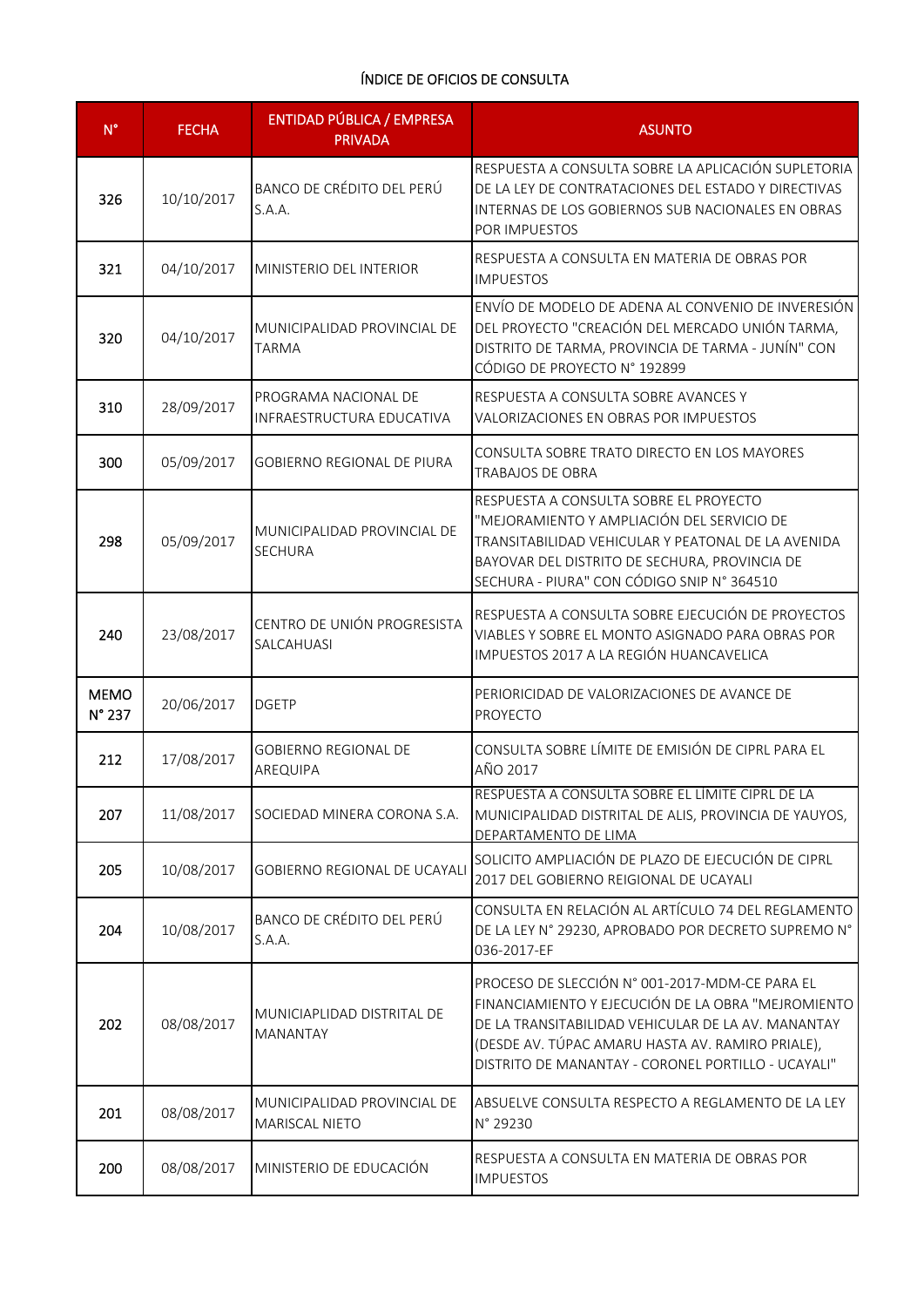| $N^{\circ}$ | <b>FECHA</b> | <b>ENTIDAD PÚBLICA / EMPRESA</b><br><b>PRIVADA</b>                                      | <b>ASUNTO</b>                                                                                                                                                                                                                                                  |
|-------------|--------------|-----------------------------------------------------------------------------------------|----------------------------------------------------------------------------------------------------------------------------------------------------------------------------------------------------------------------------------------------------------------|
| 192         | 07/08/2017   | <b>FISCALIA PROVINCIAL</b><br>ESPECIALIZADA EN DELITOS DE<br>CORRUPCIÓN DE FUNCIONARIOS | REITERACIÓN DE RESPUESTA RESPECTO A CONSULTA DE<br>APLICACIÓN DEL MECANISMO DE OBRAS POR IMPUESTOS                                                                                                                                                             |
| 152         | 19/07/2017   | MINISTERIO DEL INTERIOR                                                                 | ABSOLUCIÓN DE CONSULTAS                                                                                                                                                                                                                                        |
| 150         | 19/07/2017   | <b>GOBIERNO REGIIONAL DE PIURA</b>                                                      | MODIFICACIÓN DE FÓRMULA POLINÓMICA                                                                                                                                                                                                                             |
| 149         | 19/07/2017   | MUNICIPALIDAD DISTRITAL DE<br><b>PARCONA</b>                                            | TRÁMITE DE INFORME PREVIO A LA CONTRALORÍA GENERAL<br>DE LA REPÚBLICA                                                                                                                                                                                          |
| 146         | 17/07/2017   | COMPAÑÍA MINERA ANTAMINA                                                                | PRECISIONES SOBRE VARIACIONES EN LA ETAPA DE<br>ELABORACIÓN DEL EXPEDIENTE TÉCNICO DE UN PROYECTO<br>CON CONVENIO DE INVERESIÓN PÚBLICA SUSCRITO AL<br>AMPARO DE LA LEY N° 29230 Y SU REGLAMENTO                                                               |
| 145         | 17/07/2017   | PERSONA NATURAL                                                                         | CONSULTA CON CARÁCTER GENERAL REFERENTE AL<br>MECANISMO DE OBRAS POR IMPUESTOS                                                                                                                                                                                 |
| 140         | 11/07/2017   | MUNICIPALIDAD DISTRITAL DE<br>SALAS                                                     | ACLARACIÓN SOBRE LAS OBSERVACIONES A LA ADENDA DEL<br>CONVENIO DE INVERSIÓN PÚBLICO LOCAL "MEJORAMIENTO<br>DE LOS SERVICIOS EDUCATIVOS DE LA I.W. Nº 22333 DEL<br>CENTRO POBLADO SANTA CRUZ VILLACURI, DISTRITO DE<br>SALAS - ICA - ICA CON CÓDIGO SNIP 252275 |
| 134         | 05/07/2017   | PODER JUDICIAL                                                                          | CONSULTA SOBRE EJECUCIÓN DE PROYECTOS MEDIANTE<br>OBRAS POR IMPUESTOS ENTRE EL PODER JUDICIAL Y<br><b>GOBIERNOS SUB NACIONALES</b>                                                                                                                             |
| 131         | 05/07/2017   | MUNICIPALIDAD DISTRITAL DE<br>CATACAOS                                                  | CONSULTA RESPECTO AL DECRETO SUPREMO N° 036-2017-<br>EF                                                                                                                                                                                                        |
| 130         | 05/07/2017   | MUNICIPALIDAD DISTRITAL DE<br><b>JACOBO HUNTER</b>                                      | CONSULTA SOBRE NORMATIVA APLICABLE A LA RECEPCIÓN Y<br>LIQUIDACIÓN DEL PROYECTO                                                                                                                                                                                |
| 125         | 23/06/2017   | <b>GOBIERNO REGIONAL DE</b><br>AREQUIPA                                                 | PRONUNCIAMIENTO SOBRE REEMBOLSO DE GASTOS POR<br>ELABORACIÓN DE ESTUDIOS DE PREINVERSIÓN EN<br>PROCESOS DE OBRAS POR IMPUESTOS                                                                                                                                 |
| 124         | 23/06/2017   | GOBIERNO REGIONAL DE JUNÍN                                                              | RESPUESTA SOBRE SOLICITUD DE FINANCIAMIENTO PARA<br>EJECUTAR PROYECTO MEDIANTE EL MECANISMO DE OBRAS<br>POR IMPUESTOS                                                                                                                                          |
| 123         | 23/06/2017   | MUNICIPALIDAD PROVINCIAL DE<br>PIURA                                                    | SOLICITUD DE INFORMACIÓN DEL PROYECTO SNIP N°116004                                                                                                                                                                                                            |
| 122         | 23/06/2017   | COMPAÑÍA MINERA ANTAMINA                                                                | RESPUESTA A LA CONSULTA SOBRE LA RECUPERACIÓN DEL<br>CIPRL TRIMESTRAL                                                                                                                                                                                          |
| 121         | 23/06/2017   | MUNICIPALIDAD PROVINCIAL DE<br>SULLANA                                                  | CONSULTA SOBRE NORMATIVA APLICABLE A LA RECEPCIÓN Y<br>LIQUIDACIÓN DEL PROYECTO                                                                                                                                                                                |
| 116         | 13/06/2017   | UNIVERSIDAD NACIONAL MAYOR<br>DE SAN MARCOS                                             | RESPUESTA SOBRE CONSULTA RESPECTO A LA APLICACIÓN<br>DE LA LEY N° 29230 Y SU REGLAMENTO PARA LA EJECUCIÓN<br>DE PROYECTOS DE INVERSIÓN PÚBLICA EN LAS<br>UNIVERSIDADES PÚBLICAS                                                                                |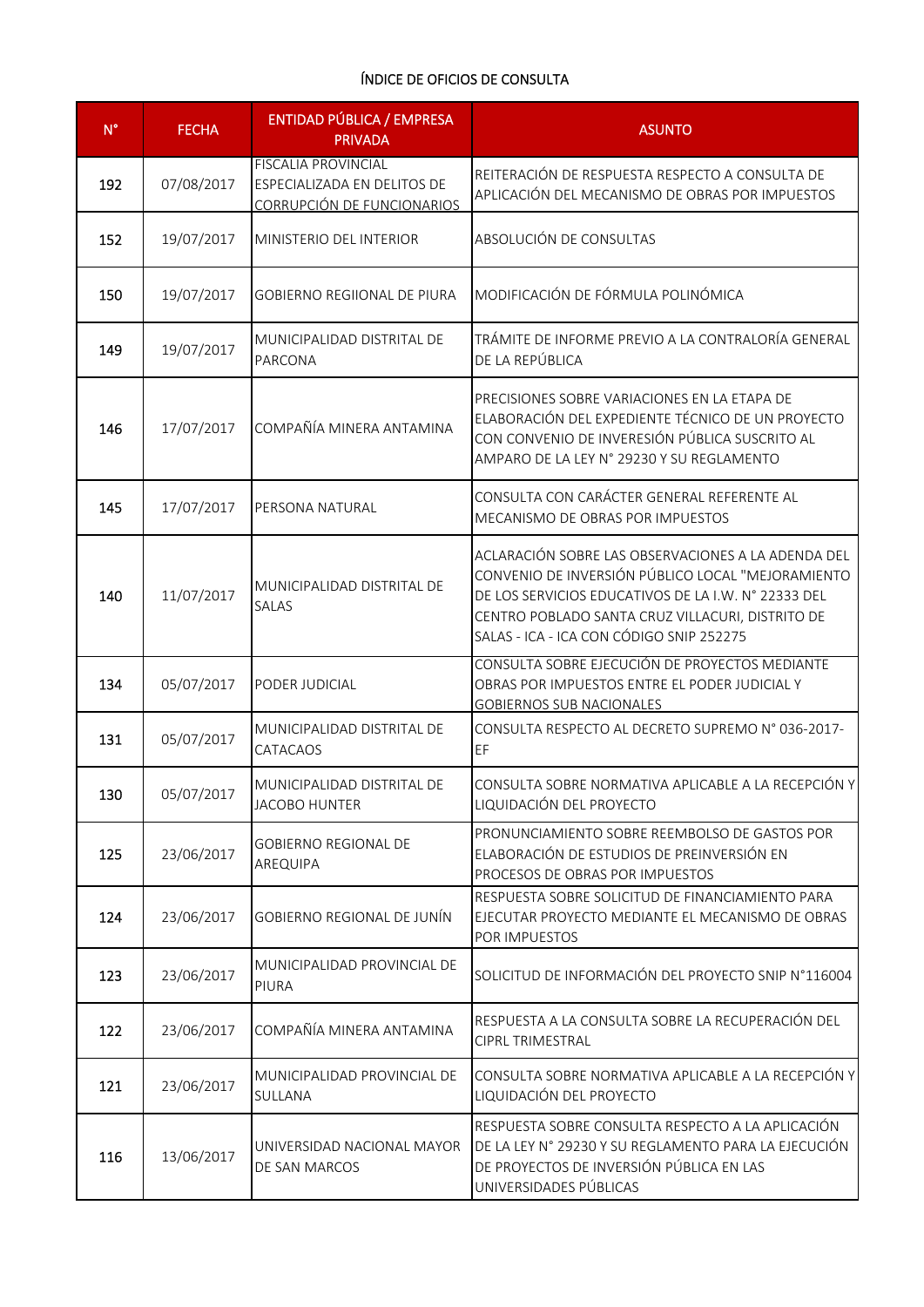| $N^{\circ}$ | <b>FECHA</b> | ENTIDAD PÚBLICA / EMPRESA<br><b>PRIVADA</b>                          | <b>ASUNTO</b>                                                                                                                                                             |
|-------------|--------------|----------------------------------------------------------------------|---------------------------------------------------------------------------------------------------------------------------------------------------------------------------|
| 115         | 13/06/2017   | MUNICIPALIDAD DISTRITAL DE<br>CARACOTO                               | RESPUESTA SOBRE CONSULTA RESPECTO A LA EJECUCIÓN DE<br>PROYECTOS BAJO EL MECANISMO DE OBRAS POR<br><b>IMPUESTOS</b>                                                       |
| 114         | 13/06/2017   | MUNICIPALIDAD DISTRITAL DE<br><b>POCOLLAY</b>                        | CONSULTA EN RELACIÓN A FIRMA DE TERCERA ADENDA AL<br>CONVENIO DE INVERSIÓN PÚBLICA LOCAL N° 002-2014-MDP                                                                  |
| 113         | 13/06/2017   | MUNICIPALIDAD PROVINCIAL DE<br><b>HUANCAYO</b>                       | RESPUESTA SOBRE CONSULTA RESPECTO A LA UTILIZACIÓN<br>DEL COFINANCIAMIENTO EN LA EJECUCIÓN DE OBRAS POR<br><b>IMPUESTOS</b>                                               |
| 109         | 29/05/2017   | <b>FISCAL PROVINCIAL</b>                                             | RESPUESTA A CONSULTA SOBRE EL MECANISMO DE OBRAS<br>POR IMPUESTOS                                                                                                         |
| 99          | 12/05/2017   | <b>GOBIERNO REGIONAL DE ICA</b>                                      | RESPUESTA SOBRE CONSULTA AL MECANISMO DE OBRAS<br>POR IMPUESTOS                                                                                                           |
| 98          | 12/05/2017   | <b>GOBIERNO REGIONAL DE PIURA</b>                                    | RESPUESTA SOBRE CONSULTA AL MECANISMO DE OBRAS<br>POR IMPUESTOS                                                                                                           |
| 95          | 09/05/2017   | MUNICIPALIDAD DISTRITAL DE<br>YARINACOCHA                            | RESPUESTA SOBRE CONSULTAS AL MECANISMO DE OBRAS<br>POR IMPUESTOS                                                                                                          |
| 89          | 02/05/2017   | MINISTERIO DE CULTURA                                                | CONSULTA DE LOS ALCANCES DEL ARTÍCULO 102 DEL<br>DECRETO SUPREMO N° 036-2017-EF QUE APRUEBA EL<br>REGLAMENTO DE LA LEY N° 29230 Y NORMAS<br>COMPLEMENTARIAS               |
| 88          | 28/04/2017   | MUNICIPALIDAD DISTRITAL DE<br>SAN FRANCISCO DE ASÍS DE<br>YARUSYACÁN | OBSERVACIONES A LOS CONVENIOS DE INVERSIÓN PÚBLICO<br>LOCAL N° 001-2016-CE-MDSFAY Y N° 003-2016-CE-MDSFAY.                                                                |
| 86          | 28/04/2017   | <b>GOBIERNO REGIONAL DE JUNÍN</b>                                    | RESPUESTA SOBRE PROCEDIMIENTO DE LIQUIDACIÓN DE<br>OBRAS POR IMPUESTOS                                                                                                    |
| 84          | 28/04/2017   | PODER JUDICIAL                                                       | CONSULTA SOBRE LOS ALCANCES DEL ARTÍCULO 17 DE LA<br>LEY N° 30264                                                                                                         |
| 82          | 25/04/2017   | GOBIERNO REGIONAL DE ÁNCASH                                          | CONSULTA RESPECTO A LOS ADELANTOS ENTREGADOS,<br>INCIDENCIA Y CONSIDERACIÓN EN LAS VALORIZACIONES<br>CORRESPONDIENTES, EN EL MECANISMO DE OBRAS POR<br><b>IMPUESTOS</b>   |
| 60          | 30/03/2017   | MUNICIPALIDAD PROVINCIAL DE<br>SANTA                                 | SOLICITUD DE MODELOS DE BASES, CONVENIO Y CONTRATO<br>DE SUPERVISIÓN DEL MECANISMO OBRAS POR IMPUESTOS                                                                    |
| 58          | 28/03/2017   | COMPAÑÍA MINERA ANTAMINA                                             | CONSULTA SOBRE AMORTIZACIÓN Y DEDUCCIÓN DEL<br>REINTEGRO QUE NO CORRESPONDE POR CONCEPTO DEL<br><b>ADELANTO</b>                                                           |
| 56          | 27/03/2017   | <b>GOBIERNO REGIONAL DE JUNÍN</b>                                    | CONSULTA SOBRE APLICACIÓN DE REAJUSTES, MAYORES<br>GASTOS GENERALES Y PROCEDIMIENTO DE LIQUIDACIÓN EN<br><b>OBRAS POR IMPUESTOS</b>                                       |
| 54          | 23/03/2017   | MUNICIPALIDAD DE ILABAYA                                             | CUARTA ADENDA AL CONVENIO DE COOPERACIÓN DE<br>INVERSIÓN PÚBLICA REGIONAL ENTRE LA MUNICIPALIDAD<br>DISTRITAL DE ILABAYA Y LA EMPRESA SOUTHERN PERÚ<br>COOPER CORPORATION |
| 46          | 20/03/2017   | MUNICIPALIDAD PROVINCIAL DE<br><b>ILO</b>                            | CONSULTA SOBRE MECANISMO OBRAS POR IMPUESTOS                                                                                                                              |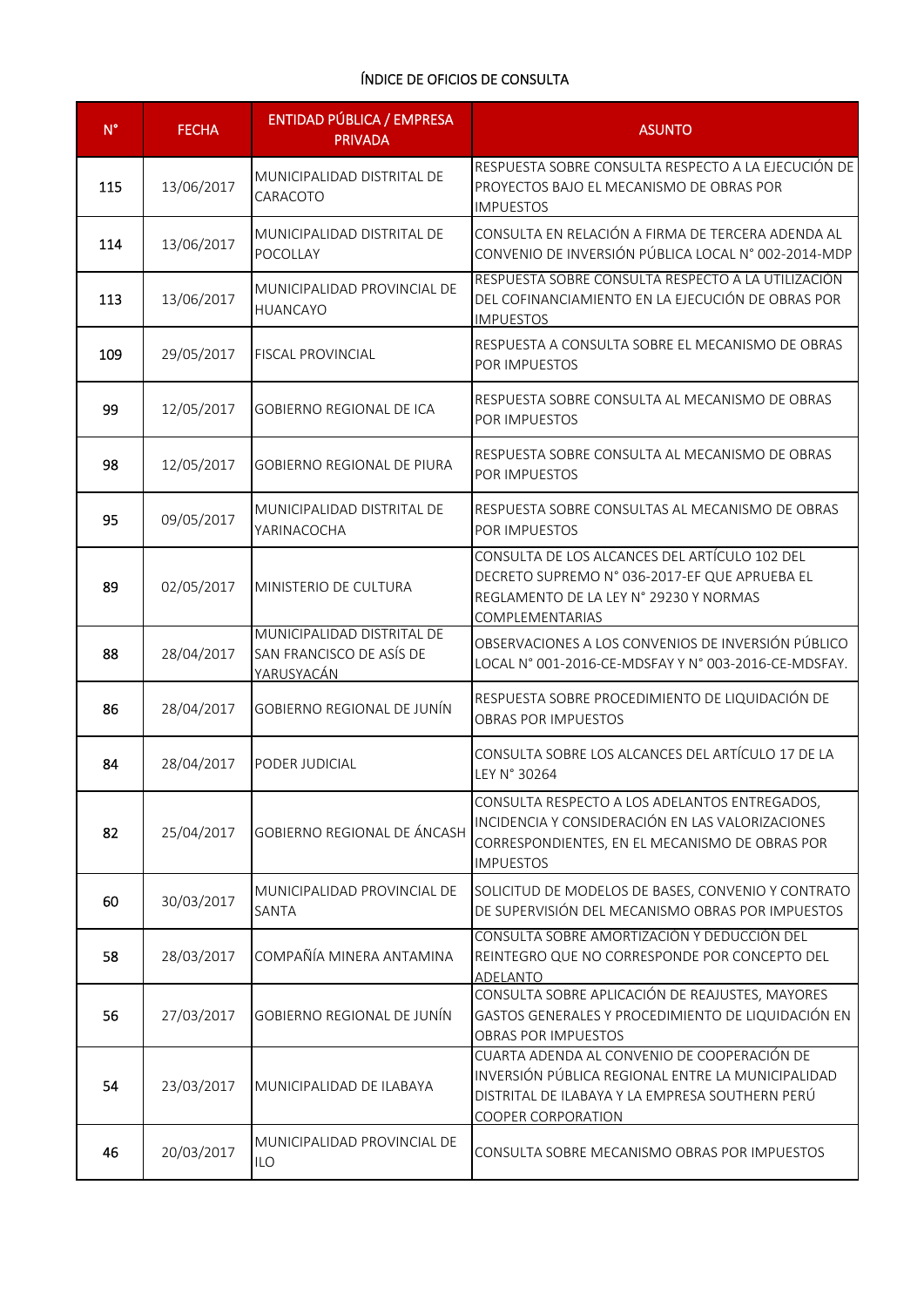| N° | <b>FECHA</b> | <b>ENTIDAD PÚBLICA / EMPRESA</b><br><b>PRIVADA</b>  | <b>ASUNTO</b>                                                                                                                     |
|----|--------------|-----------------------------------------------------|-----------------------------------------------------------------------------------------------------------------------------------|
| 44 | 20/03/2017   | MUNICIPALIDAD PROVINCIAL DE<br>HUALGAYOC-BAMBAMARCA | EJECUCIÓN DEL PROYECTO "CONSTRUCCIÓN DEL MERCADO<br>CENTRAL DE BAMBAMARCA" MEDIANTE EL MECANISMO DE<br><b>OBRAS POR IMPUESTOS</b> |
| 43 | 20/03/2017   | <b>OPTICAL NETWORKS</b>                             | CONSULTA SOBRE FONIPREL EN EL MECANISMO DE OBRAS<br><b>POR IMPUESTOS</b>                                                          |